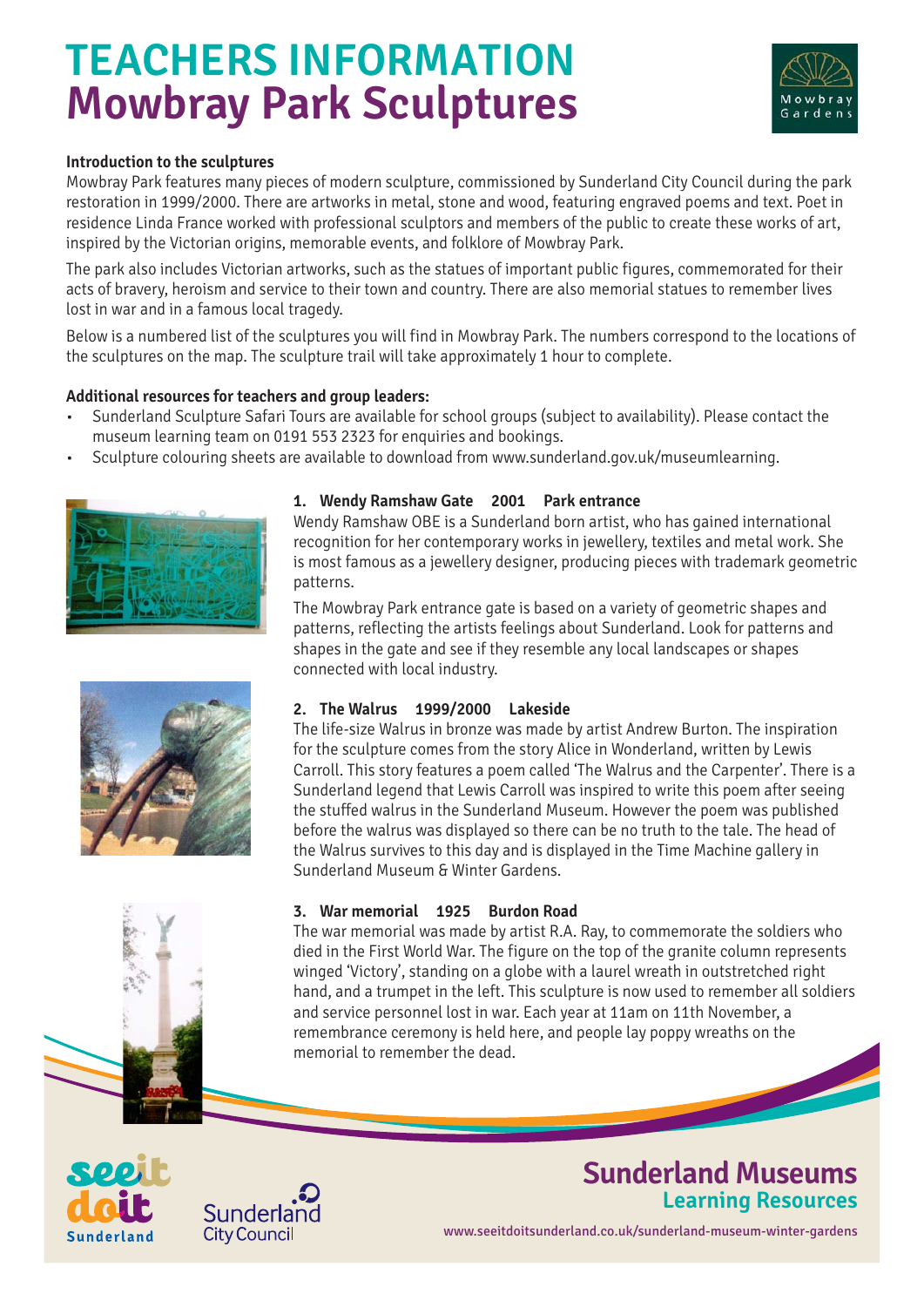











#### **4. The Victoria Hall Disaster Memorial 1883, restored 2002 Community Garden**

This memorial commemorates the Victoria Hall disaster which took place on 16th June 1883. Over 2000 excited children crowded into the Victoria Hall on that day to watch an entertainment show and receive a toy. As the show ended the children descended a back stairway to collect their toys. They were met by a half-bolted door, which created a crush on the stairs. 183 children lost their lives by crushing or suffocation on that day.

The memorial was created with money from the disaster fund and sited in Mowbray Park. It was removed to Bishopwearmouth cemetery after vandalism. In April 2002 the memorial was restored to Mowbray Park, after a public campaign in the Sunderland Echo, and re-dedicated by Canon Taylor of Sunderland Minster. The memorial is made of white marble, with a copper and glass casing.

#### **5. John Candlish M.P. 1875 South Terrace**

John Candlish was born in 1816 in Northumberland. He was most famous for his contribution to Sunderland industry, having owned many successful glass bottle making factories in the area. He became a member of parliament for Sunderland in 1866 and also founded a free lending library in the town. John Candlish died in 1873. His statue is made of bronze and granite, and was created by Charles Bacon. It was sited in Mowbray Park in 1875.

#### **6. Stone lions 1999/2000 North and South Terraces**

The sandstone lions have always been a firm favourite in Mowbray Park. There are six lions in total, guarding the ends of the balustrades on the North and South Terrace. These have replaced the original lions which were worn out from the generations of children sitting astride their backs to have their photographs taken.

#### **7. Rose arbours 1999/2000 South Terrace**

The two rose arbours on the South Terrace were created by local blacksmith Craig Knowles. They are made of steel as a reminder of Sunderland's industrial past. One arbour has sunflowers in the roof arch, the other has roses. Courting couples can sit on the wooden benches below and read the poems inscribed on the steel,

#### **which read:**

If love was a lion, it would purr like a lion, burn bright as Orion. If love was a rose, we'd watch how it grows, learn all the secrets it knows.

#### **8. In the silver mirror 1999/2000 White Walk**

This sculpture was designed by poet Linda France and Alec Peever, a local stonemason. It is made of slate. The story behind the sculpture harks back to a 17th century legend. A man was quarrying for stone in the area which is now the park, when to his surprise he came across a large toad with a lump on its head. The lump was full of shining diamonds, suggesting that there are riches to be found in the most unpromising situations.

#### **The carving reads:**

In the silver mirror of the moon will you find a toad throat shining with diamonds?





## **Sunderland Museums Learning Resources**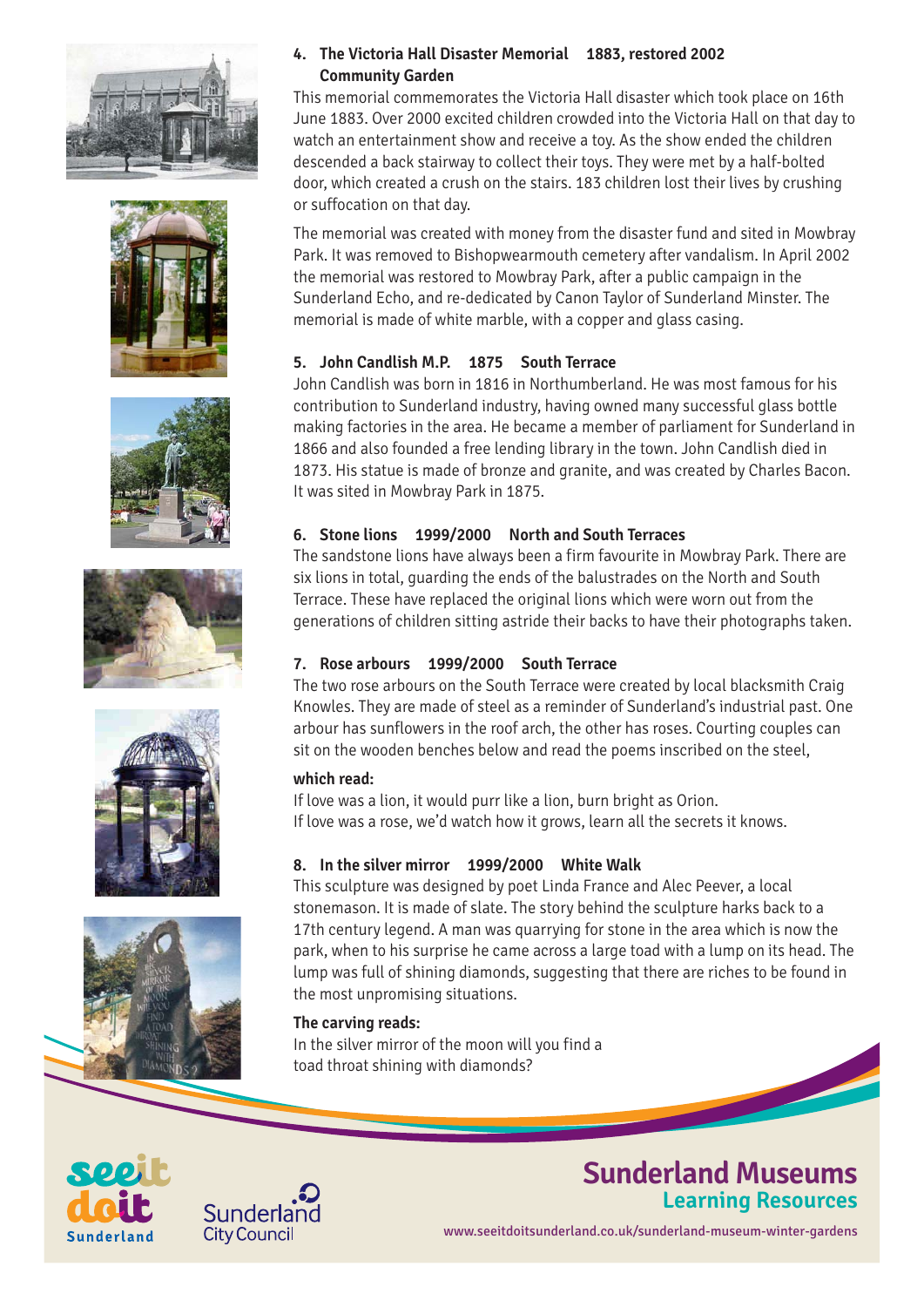







Jack Crawford was a sailor aboard the HMS Venerable, the flagship (lead)vessel in the British Navy under Admiral Duncan. In 1797, the British fleet were engaged in battle with the Dutch at Camperdown. A Dutch ship fired at HMS Venerable and shot away the top of the mast, causing the 'colours' (the flag) to fall to the deck. Lowering the colours was the naval signal to retreat, and threatened the British attack. Jack Crawford bravely took up the flag and a marline spike, climbed the mast and nailed it back up. The British fought on with renewed force and won the battle. Jack Crawford was celebrated as a hero and received a medal of honour which is now displayed in Museum street.

The statue of Jack is made of bronze, granite and limestone, created by sculptor Percy Wood. A new stone sculpture was created in 1999 to enhance the original statue. **This reads:** 'on open sea or dry land, nail your colours to the mast'. This piece was created by stonemason Alec Peever.

#### **10. Wooden sculptures 1999/2000 Children's play area**

These sculptures were carved on site by artist Richard Caink. Many old or diseased trees were cut down during the park restoration in 1999/2000. The wood was carved into chess pieces, seats and a wooden flame. The chess pieces recreate the feel of Alice Through the Looking Glass, as you become tiny in a larger than life world. Riddles written by Lewis Carroll are carved into the sculptures and seats. **One reads:** What does a candle flame look like after its been blown out?

#### **11. Lion's Head Door 1999/2000 Quarry Garden**

The Lion's head door and knocker was created by artists Craig Knowles and Carl Fisher. The wooden oak door is decorated with iron roses following the theme of flowers in other park sculptures. The door knocker invites you to summon the beast of the hill; who will come out when you knock? The stone arch around the door was originally from Bishopwearmouth Rectory, and has listed building status. There is a cave behind the doorway, where the park keeper used to store tools and supplies in years gone by. This cave has now been blocked up for safety reasons.



#### **12. Major General Sir Henry Havelock 1861 Building Hill**

The statue of General Havelock was created by sculptor William Behnes. Henry Havelock was born at Ford Hall in Sunderland in 1795. He became a famous soldier in the British army, who fought many successful battles during his military career and was promoted to the highest rank of Major General. His most famous victory was at the battle of Lucknow in India in 1857, when he saved the lives of many British women and children, held captive by Indian rebels. He died of dysentery soon after the battle. A second statue of Havelock by the same sculptor stands in Trafalgar Square in London.





### **Sunderland Museums Learning Resources**